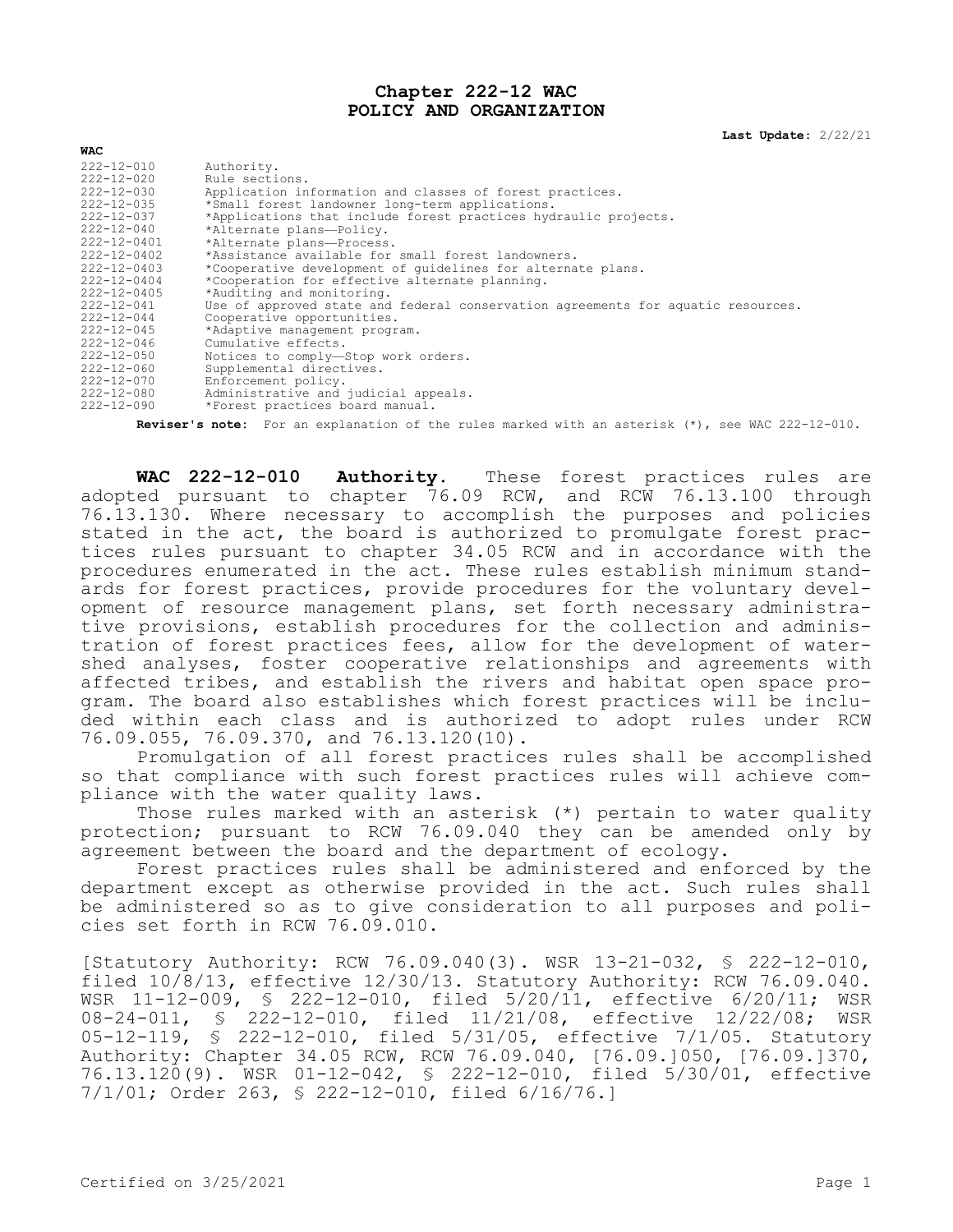**WAC 222-12-020 Rule sections.** These rules are organized as follows:

| Chapter 222-08 WAC Practices and procedures.                                     |
|----------------------------------------------------------------------------------|
| Chapter 222-10 WAC State Environmental Policy Act<br>guidelines.                 |
| Chapter 222-12 WAC Policy and organization.                                      |
| Chapter 222-16 WAC Definitions.                                                  |
| Chapter 222-20 WAC Application and notification<br>procedures.                   |
| Chapter 222-21 WAC Small forest landowner forestry<br>riparian easement program. |
| Chapter 222-22 WAC Watershed analysis.                                           |
| Chapter 222-23 WAC Riparian open space program.                                  |
| Chapter 222-24 WAC Road construction and maintenance.                            |
| Chapter 222-30 WAC Timber harvesting.                                            |
| Chapter 222-34 WAC Reforestation.                                                |
| Chapter 222-38 WAC Forest chemicals.                                             |
| Chapter 222-42 WAC Supplemental directives.                                      |
| Chapter 222-46 WAC Consultation and enforcement.                                 |
| Chapter 222-50 WAC Relationship to other laws and rules.                         |
|                                                                                  |

[Statutory Authority: Chapter 34.05 RCW, RCW 76.09.040, [76.09.]050, [76.09.]370, 76.13.120(9). WSR 01-12-042, § 222-12-020, filed 5/30/01, effective 7/1/01. Statutory Authority: RCW 76.09.040, 76.09.170 and chapter 34.05 RCW. WSR 94-01-134, § 222-12-020, filed 12/20/93, effective 1/1/94. Statutory Authority: RCW 76.09.040 and chapter 34.05 RCW. WSR 93-12-001, § 222-12-020, filed 5/19/93, effective 6/19/93; Order 263, § 222-12-020, filed 6/16/76.]

**WAC 222-12-030 Application information and classes of forest practices.** Forest practices are divided into four classes as specified by RCW 76.09.050 and described in WAC 222-16-050. Review periods and application and notification requirements differ as follows:

(1) **Class I forest practices** require no application or notification, but do require compliance with all other forest practices rules.

(2) **Class II forest practices** require a notification to the department, and may begin five calendar days (or such lesser time as the department may determine) after receipt of a complete notification by the department.

(3) **Class III forest practices** must be approved or disapproved within thirty or fewer calendar days of receipt of a complete application by the department. The department is directed to approve or disapprove within fourteen calendar days Class III applications not requiring additional field review. Exceptions are:

(a) Multiyear applications must be approved or disapproved within forty-five days of receipt of a complete application by the department.

(b) Small forest landowner long-term applications are reviewed in two steps as described in WAC 222-20-016.

(c) Applications including the project types listed in WAC 222-20-017 (4)(b), concurrence review, must be approved or disapproved within sixty days of receipt of a complete application by the department.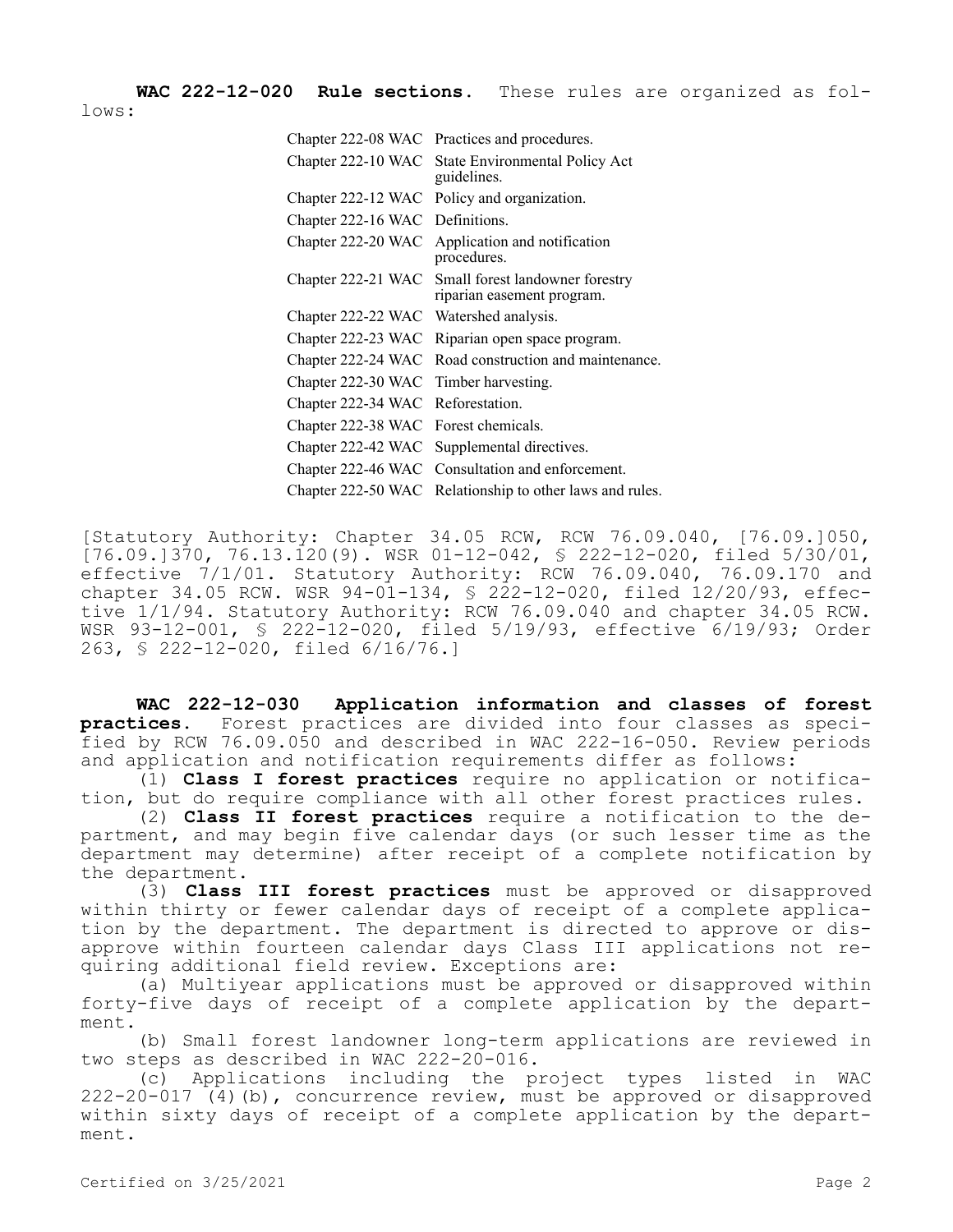(4) **Class IV forest practices** are divided into "Class IV-special," and "Class IV-general," and must be approved or disapproved within thirty calendar days of receipt of a complete application by the department. Exceptions are:

(a) Small forest landowner long-term applications are reviewed in two steps as described in WAC 222-20-016.

(b) Applications including the project types listed in WAC 222-20-017 (4)(b), concurrence review, must be approved or disapproved within sixty days of receipt of a complete application by the department.

(c) If a detailed environmental statement is necessary, additional time for approval or disapproval as specified in RCW 76.09.050 will be required.

(5) In certain emergencies as defined in RCW 76.09.060(7), the application or notification may be submitted within forty-eight hours after commencement of the practice.

[Statutory Authority: RCW 76.09.040. WSR 21-06-020, § 222-12-030, filed 2/22/21, effective 3/25/21. Statutory Authority: RCW 76.09.040(3). WSR 13-21-032, § 222-12-030, filed 10/8/13, effective 12/30/13. Statutory Authority: RCW 76.09.040, 76.09.010 (2)(d). WSR 07-20-044, § 222-12-030, filed 9/26/07, effective 10/27/07. Statutory Authority: Chapter 34.05 RCW, RCW 76.09.040, [76.09.]050, [76.09.]370, 76.13.120(9). WSR 01-12-042, § 222-12-030, filed 5/30/01, effective 7/1/01. Statutory Authority: RCW 76.09.040. WSR 87-23-036 (Order 535), § 222-12-030, filed 11/16/87, effective 1/1/88; Order 263, § 222-12-030, filed 6/16/76.]

**WAC 222-12-035 \*Small forest landowner long-term applications.**  In order to facilitate flexibility for small forest landowners in the timing of their forest practices activities, the department will receive, and approve or disapprove, long-term forest practices applications. Small forest landowners are eligible to submit long-term applications unless proposing a conversion to a use other than commercial timber production. An approved long-term application will be effective for a term of four to fifteen years at the discretion of the landowner. These applications may contain alternate plans for all or portions of the forest land area included in the long-term application. Alternate plan portions of long-term applications will be reviewed according to the alternate plan process described in WAC 222-12-0401. The process for small forest landowner long-term applications is described in WAC 222-20-016.

[Statutory Authority: RCW 76.09.040 and 76.09.370. WSR 13-01-007, § 222-12-035, filed 12/6/12, effective 1/6/13. Statutory Authority: RCW 76.09.040, 76.09.010 (2)(d). WSR 07-20-044, § 222-12-035, filed 9/26/07, effective 10/27/07.]

**WAC 222-12-037 \*Applications that include forest practices hydraulic projects.** (1) The review process for applications that include forest practices hydraulic projects is described in WAC  $222 - 20 - 017$ .

(2) Each forest practices hydraulic project included in an application will be reviewed on an individual basis and will be subject to rules and applicable conditions to the forest practices application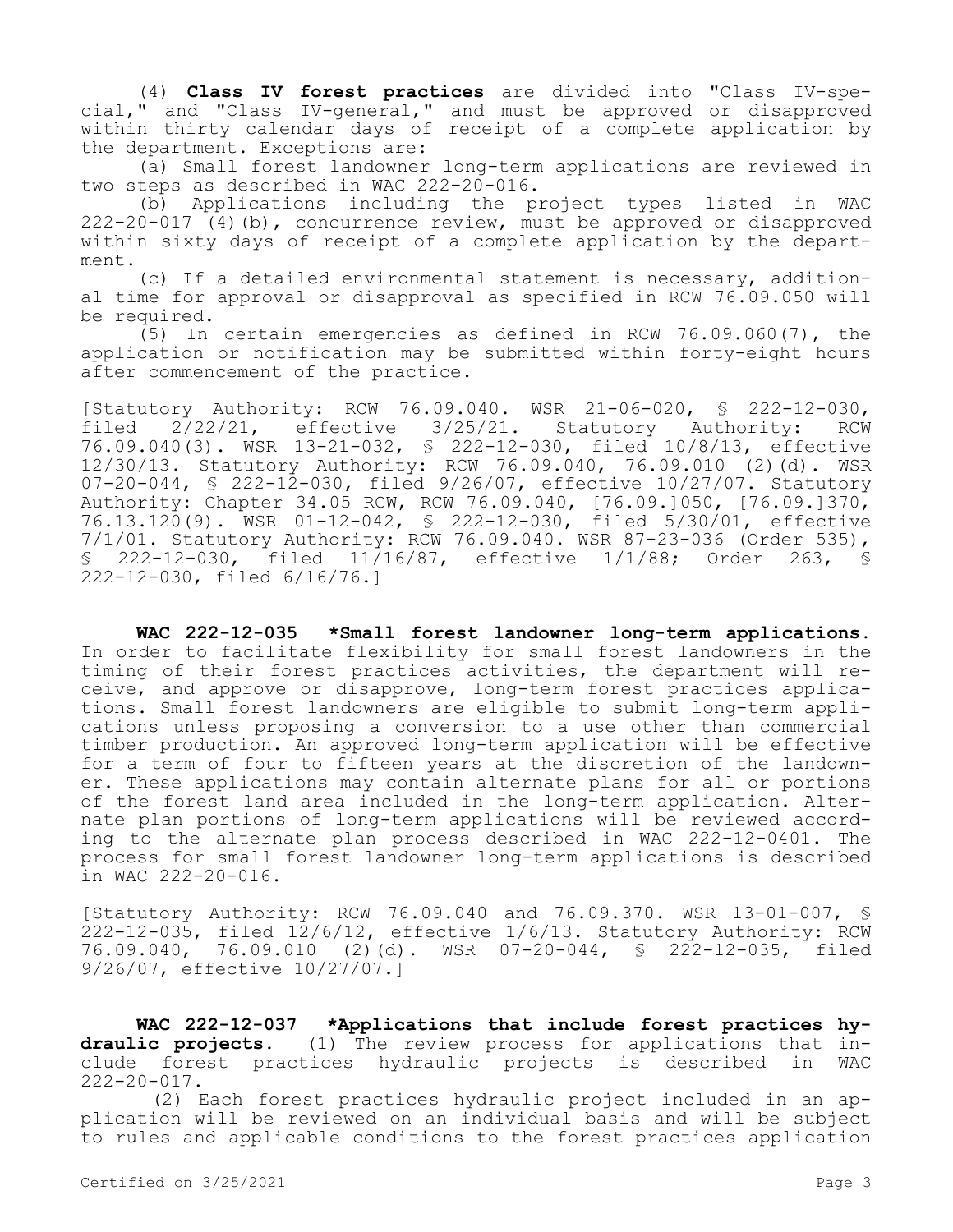or notification. Common general provisions applicable to a specific project may be modified or deleted by the department where any of the following is demonstrated by the landowner:

(a) The provision has no logical application to the project.

(b) The applicant provides an alternate plan to the provision and demonstrates that it provides equal or greater protection for fish life.

(c) The modification or deletion of the provision will not contribute to net loss of fish life.

(3) Projects may be subject to additional conditions to address project- or site-specific considerations not adequately addressed by the forest practices application or notification.

(4) The department will place specific time limitations on project activities in forest practices hydraulic projects associated with Type S and F Waters in order to protect fish life. The department and the applicant will consult with the department of fish and wildlife for appropriate work windows for the protection of fish life.

(5) If site conditions change over the course of an approved application, the department may approve a landowner request for an amendment to the application.

[Statutory Authority: RCW 76.09.040(3). WSR 13-21-032, § 222-12-037, filed 10/8/13, effective 12/30/13.]

**WAC 222-12-040 \*Alternate plans—Policy.** All forest practice operations must comply with both the act and the rules promulgated pursuant to the act, unless an alternate plan has been approved by the department.

(1) The alternate plan process can be used as a tool to deal with a variety of situations, including where the cumulative impacts of regulations disproportionately impact a landowner. In some instances an alternate plan may be used to make minor on-the-ground modifications, which result in significant operation efficiencies. The alternate plan process may be used to address circumstances where a landowner has an economically inaccessible unit. The alternate plan process may also be used to facilitate voluntary landscape, riparian or stream restoration. In all cases, the alternate planning process will result in a plan that provides protection to public resources at least equal in overall effectiveness as provided by the act and rules while seeking to minimize constraints to the management of the affected lands.

(2) The legislature has found in RCW 76.13.100(2) that small forest landowners should also have the option of alternate management plans or alternate harvest restrictions on smaller harvest units that may have a relatively low impact on aquatic resources. These alternate plans are intended to provide flexibility to small forest landowners that will still provide protection of riparian functions based on specific field conditions or stream conditions on the landowner's property.

(3) Alternate plans do not replace other rules that recognize different types of landowner plans. For examples, see WAC  $222-08-160(3)$ ,  $222-12-041$ ,  $222-16-080(6)$ ,  $222-16-100(1)$ , and 222-16-105.

(4) Landowners are encouraged to communicate with the departments of ecology, fish and wildlife, affected Indian tribes, the National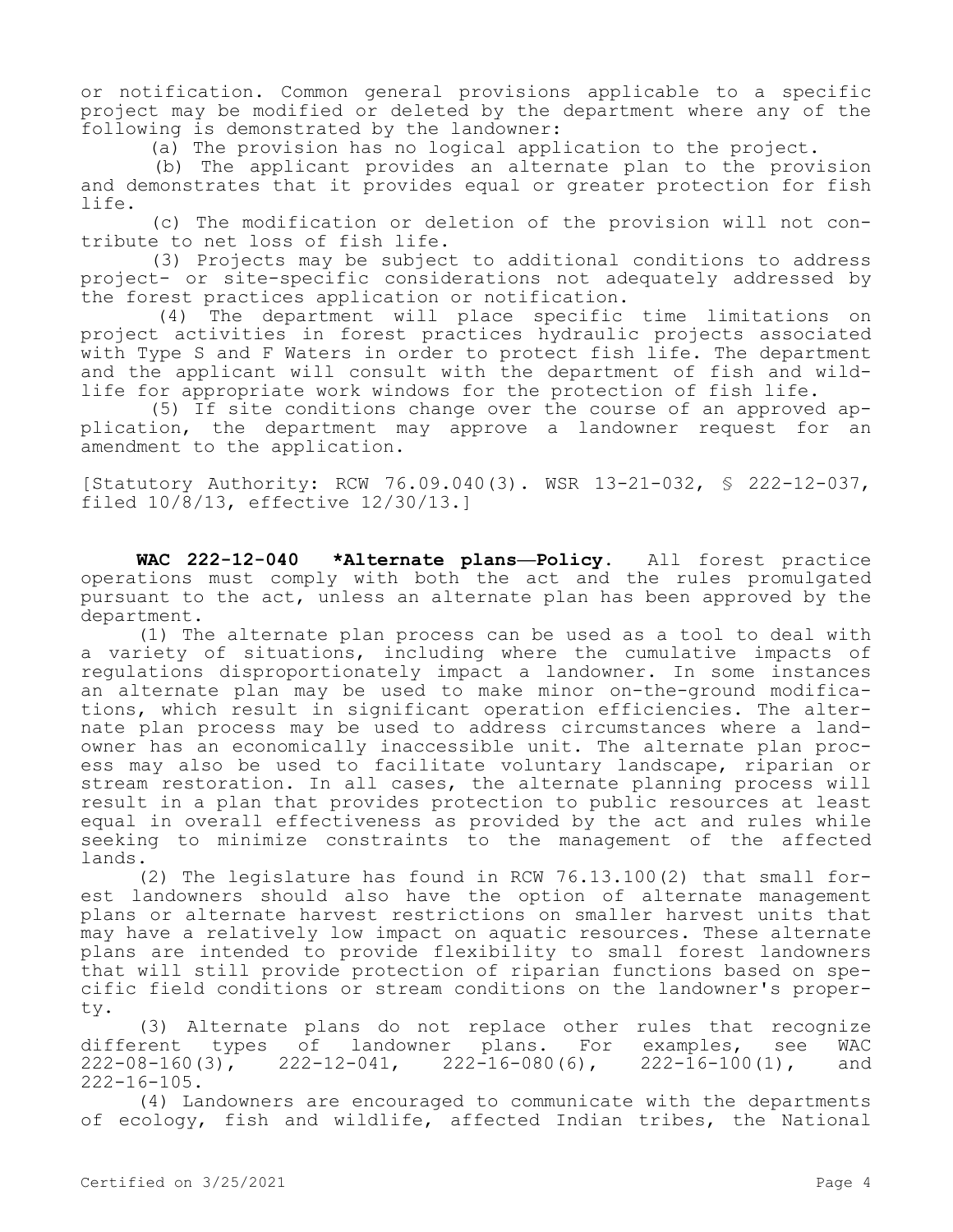Marine Fisheries Service, the United States Fish and Wildlife Service and other interested parties prior to submission of an application accompanied by an alternate plan.

[Statutory Authority: RCW 76.09.040. WSR 05-12-119, § 222-12-040, filed 5/31/05, effective 7/1/05. Statutory Authority: Chapter 34.05 RCW, RCW 76.09.040, [76.09.]050, [76.09.]370, 76.13.120(9). 01-12-042, § 222-12-040, filed 5/30/01, effective 7/1/01. Statutory Authority: RCW 76.09.040 and chapter 34.05 RCW. WSR 97-24-091, § 222-12-040, filed 12/3/97, effective 1/3/98. Statutory Authority: RCW 76.09.040, 76.09.050 and chapter 34.05 RCW. WSR 92-15-011, § 222-12-040, filed 7/2/92, effective 8/2/92. Statutory Authority: RCW 76.09.040. WSR 87-23-036 (Order 535), § 222-12-040, filed 11/16/87, effective 1/1/88; Order 263, § 222-12-040, filed 6/16/76.]

**WAC 222-12-0401 \*Alternate plans—Process.** (1) Application. A landowner may submit an alternate plan that departs from the specific provisions of chapters 222-22 through 222-38 WAC for any or all of the activities described in the application. Alternate plans must be submitted with a three-year, multiyear, or small forest landowner longterm application. Alternate plans may support a single forest practices application or multiple applications if the sites included in the plan have sufficient common physical characteristics and elements to justify being considered together. See board manual section 21.

(2) Plan preparation. The landowner is responsible for preparing and submitting an alternate plan. Small forest landowners may wish to seek the assistance of the small forest landowner office. See WAC 222-12-0402.

(3) Contents of alternate plans. Alternate plans must contain all of the following:

(a) A map of the area covered, at a scale acceptable to the department showing the location of any affected streams and other waters, wetlands, unstable slopes, and existing roads. The map must also show the location of proposed road construction, timber harvest, and other forest practices;

(b) A description of how the alternate plan provides public resource protection to meet the approval standard, including a description of the proposed alternate management strategy, prescriptions, and where applicable, aquatic resource enhancements;

(c) A list of the forest practices rules that the alternate management plan is intended to replace;

(d) Where applicable, descriptions of monitoring and adaptive management strategies, including landowner plans for annual performance reviews;

(e) Where applicable, descriptions of an implementation schedule; and

(f) When multiple forest practices applications are submitted with the same alternate plan or when an alternate plan has been used for previous applications, justification that the sites included in the plan share sufficient common physical characteristics and elements to be considered together.

(4) Review of proposed plan. Upon receipt of a forest practices application together with an alternate plan, the department will do all of the following:

(a) Appoint an interdisciplinary team;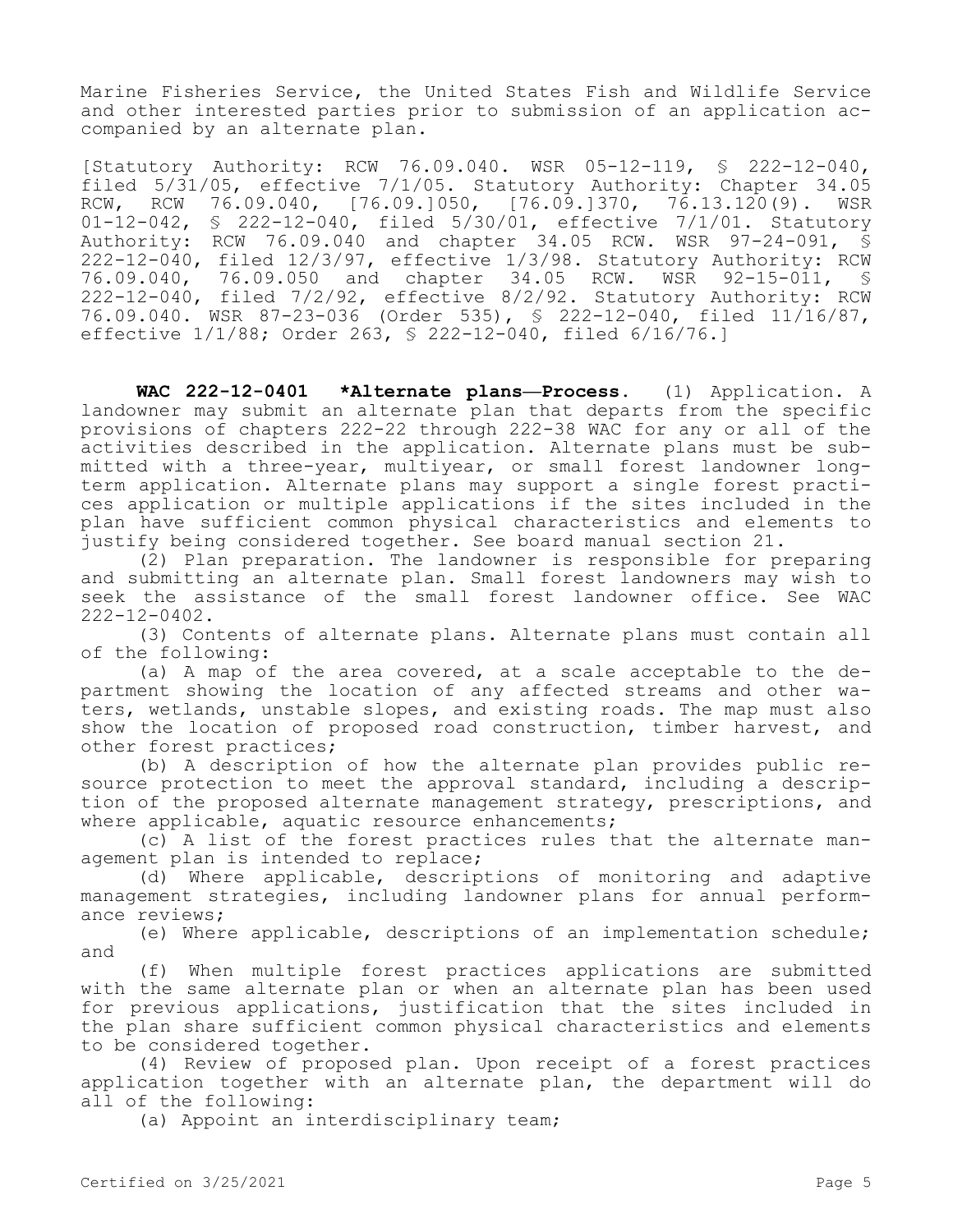(b) Establish a deadline for completion of the interdisciplinary team review that is consistent with the requirements of subsection (5) of this rule; and

(c) Within five business days of receipt of an application with an alternate plan, provide copies of the application and alternate plan to the departments of ecology and fish and wildlife, affected Indian tribes, the National Marine Fisheries Service, the United States Fish and Wildlife Service, and other parties that have expressed an interest in alternate plans in the area of the application. If the landowner is a small forest landowner, copies should also be provided to the small forest landowner office.

(5) Interdisciplinary team.

(a) The department will determine the members invited to participate on an interdisciplinary team. Teams will include members with the qualifications necessary to evaluate the alternate plan. A representative of any affected Indian tribe, and departments of ecology and fish and wildlife will be invited to participate. Each team will include a representative of the landowner and a professional forester employed by the department and shall be led by a department employee.

(b) The interdisciplinary team will conduct a site visit and submit a recommendation to the department at least three days prior to the expiration of the application time limit in WAC 222-20-020. The interdisciplinary team may submit a recommendation without a site visit if a small forest landowner submitted the alternate plan using a template contained in board manual section 21 and is a low impact alternate plan and the team determines a visit is not necessary to evaluate the site specific application of a template or a low impact alternate plan.

(c) The recommendation of the interdisciplinary team shall indicate whether the alternate plan meets the approval standard, or what revisions are necessary to meet the approval standard. The team is intended to work with the landowner in an attempt to reach consensus on the efficacy of the alternate plan. In the absence of consensus, the team will forward reports reflecting the majority and minority opinions, or the landowner may elect to withdraw or revise the proposal.

(6) Approval standard. An alternate plan must provide protection for public resources at least equal in overall effectiveness to the protection provided in the act and rules.

(7) Approval, conditions, or disapproval. Upon receipt of the interdisciplinary team's recommendation, the department shall determine whether to approve, disapprove, or condition the application based on the approval standard. The department shall give substantial weight to the recommendations of the interdisciplinary team in cases where a consensus recommendation is forwarded. If the department disapproves or conditions a forest practices application with an alternate plan, the department will provide a written statement to the landowner explaining why the application was conditioned or denied.

[Statutory Authority: RCW 76.09.040 and 76.09.370. WSR 13-01-007, § 222-12-0401, filed 12/6/12, effective 1/6/13. Statutory Authority: RCW 76.09.040, 76.09.010 (2)(d). WSR 07-20-044, § 222-12-0401, filed 9/26/07, effective 10/27/07. Statutory Authority: Chapter 34.05 RCW, RCW 76.09.040, [76.09.]050, [76.09.]370, 76.13.120(9). WSR 01-12-042, § 222-12-0401, filed 5/30/01, effective 7/1/01.]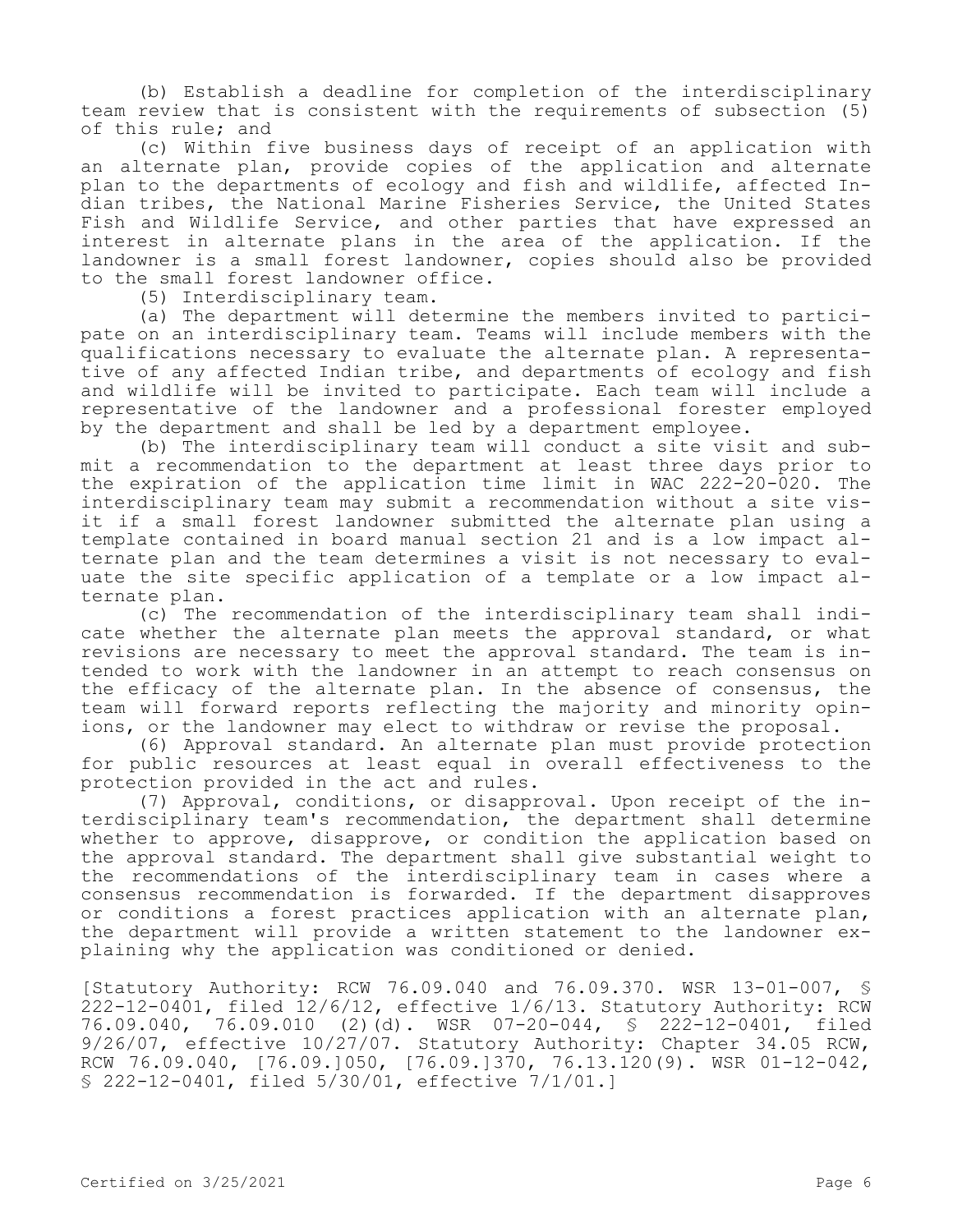## **WAC 222-12-0402 \*Assistance available for small forest landown-**

**ers.** (1) The small forest landowner office has been established within the department to be a resource and focal point for small forest landowner concerns and policies. The legislature recognized that the further reduction in harvestable timber owned by small forest landowners would further erode small forest landowners' economic viability and willingness or ability to keep the lands in forestry use, and, therefore, reduced the amount of habitat available for salmon recovery and conservation of other aquatic resources. The legislature has directed that office to assist small forest landowners in preparing alternate plans appropriate to small forest landowners. See RCW 76.13.100 and 76.13.110(3).

(2) Small forest landowners interested in alternate plans are encouraged to contact the small forest landowner office for assistance in preparing an alternate plan. The office may provide technical assistance in understanding and using board manual section 21 for alternate plans, assistance in developing an individualized alternate plan for the small forest landowner, and facilitation of small forest landowner interactions with the department, other state agencies, federal agencies, affected Indian tribes and the interdisciplinary team that may review the small forest landowner's alternate plan.

[Statutory Authority: RCW 76.09.040 and 76.09.370. WSR 13-01-007, § 222-12-0402, filed 12/6/12, effective 1/6/13. Statutory Authority: RCW 76.09.040, 76.09.010 (2)(d). WSR 07-20-044, § 222-12-0402, filed 9/26/07, effective 10/27/07. Statutory Authority: Chapter 34.05 RCW, RCW 76.09.040, [76.09.]050, [76.09.]370, 76.13.120(9). WSR 01-12-042, § 222-12-0402, filed 5/30/01, effective 7/1/01.]

**WAC 222-12-0403 \*Cooperative development of guidelines for alternate plans.** The department will develop the section for alternate plans (WAC 222-12-090(21)) to submit to the board in cooperation with representatives of the small forest landowner office and advisory committee, the departments of ecology and fish and wildlife, United States Fish and Wildlife Service, National Marine Fisheries Service, and affected Indian tribes.

The manual should include:

(1) As required by RCW 76.13.110(3), the small forest landowner office recommendations for alternate plans or alternate harvest restrictions that meet riparian functions while generally requiring less costly regulatory prescriptions;

(2) The effectiveness of strategies for meeting resource objectives and protecting public resources;

(3) Template prescriptions designed to meet resource objectives to address common situations that are repeatedly addressed in alternate plans or strategies to simplify the development of future plans or strategies, including low impact situations and site-specific physical features;

(4) Appropriate recognition or credit for improving the condition of public resources; and

(5) Criteria to assist the department in determining whether a small forest landowner alternate plan qualifies as a low impact alternate plan.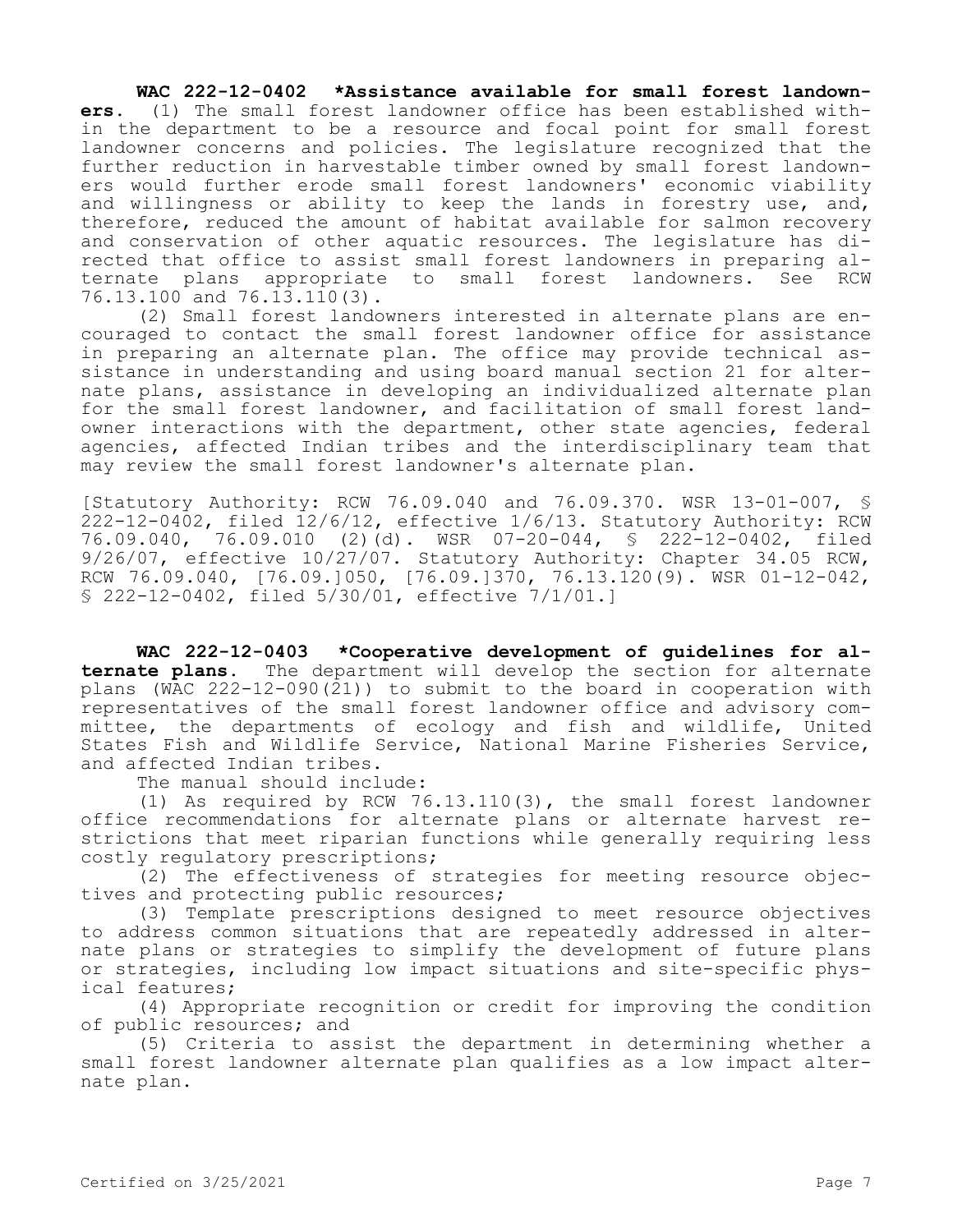[Statutory Authority: Chapter 34.05 RCW, RCW 76.09.040, [76.09.]050,  $[76.09.1370, 76.13.120(9).$  WSR  $01-12-042, S$  222-12-0403, filed 5/30/01, effective 7/1/01.]

**WAC 222-12-0404 \*Cooperation for effective alternate planning.**  The department will work cooperatively with associations representing the interests of large and small forest landowners to develop more efficient alternate planning guidance and processes. In pursuing greater efficiency and technical assistance, the department will consider:

(1) Successful alternate plans, and small forest landowner alternate management strategies and processes that can be used by other small forest landowners as examples of the plan development and approval process;

(2) Auditing and monitoring results;

(3) Maintaining a list of technical experts available to landowners in preparing such plans; and

(4) Partnerships between the department and organizations supporting forest land stewardship principles.

[Statutory Authority: Chapter 34.05 RCW, RCW 76.09.040, [76.09.]050, [76.09.]370, 76.13.120(9). WSR 01-12-042, § 222-12-0404, filed 5/30/01, effective 7/1/01.]

**WAC 222-12-0405 \*Auditing and monitoring.** (1) Audits. The department will conduct audits of landowner's compliance with the terms of alternate plans. The department will specifically review and approve each landowners scheduled performance reports, if a performance report is required, by checking the reports themselves or by implementing a more extensive audit involving field verification. The department audit program for alternate plans will be designed to be consistent with the terms of any agreements with the federal government regarding fish and water quality.

(2) The small landowners office is required by RCW 76.13.110(3) to evaluate the cumulative impact of alternate plans for small forest landowners on essential riparian functions at the subbasin or watershed level. The department will provide the result of this evaluation to the board.

[Statutory Authority: Chapter 34.05 RCW, RCW 76.09.040, [76.09.]050, [76.09.]370, 76.13.120(9). WSR 01-12-042, § 222-12-0405, filed 5/30/01, effective 7/1/01.]

**WAC 222-12-041 Use of approved state and federal conservation agreements for aquatic resources.** (1) Forest practices consistent with an agreement described in subsection (3) below are exempt from the forest practices rules in chapters 222-22 through 222-38 WAC if the following criteria are met:

(a) The forest practices rule pertains to a species included within aquatic resources and that species is covered by an agreement listed in subsection (3) below; and

(b) The primary risk(s) to public resources addressed by the forest practices rules (e.g., delivery of sediment to waters from roads, harvest activities, or mass wasting events; chemical contamination of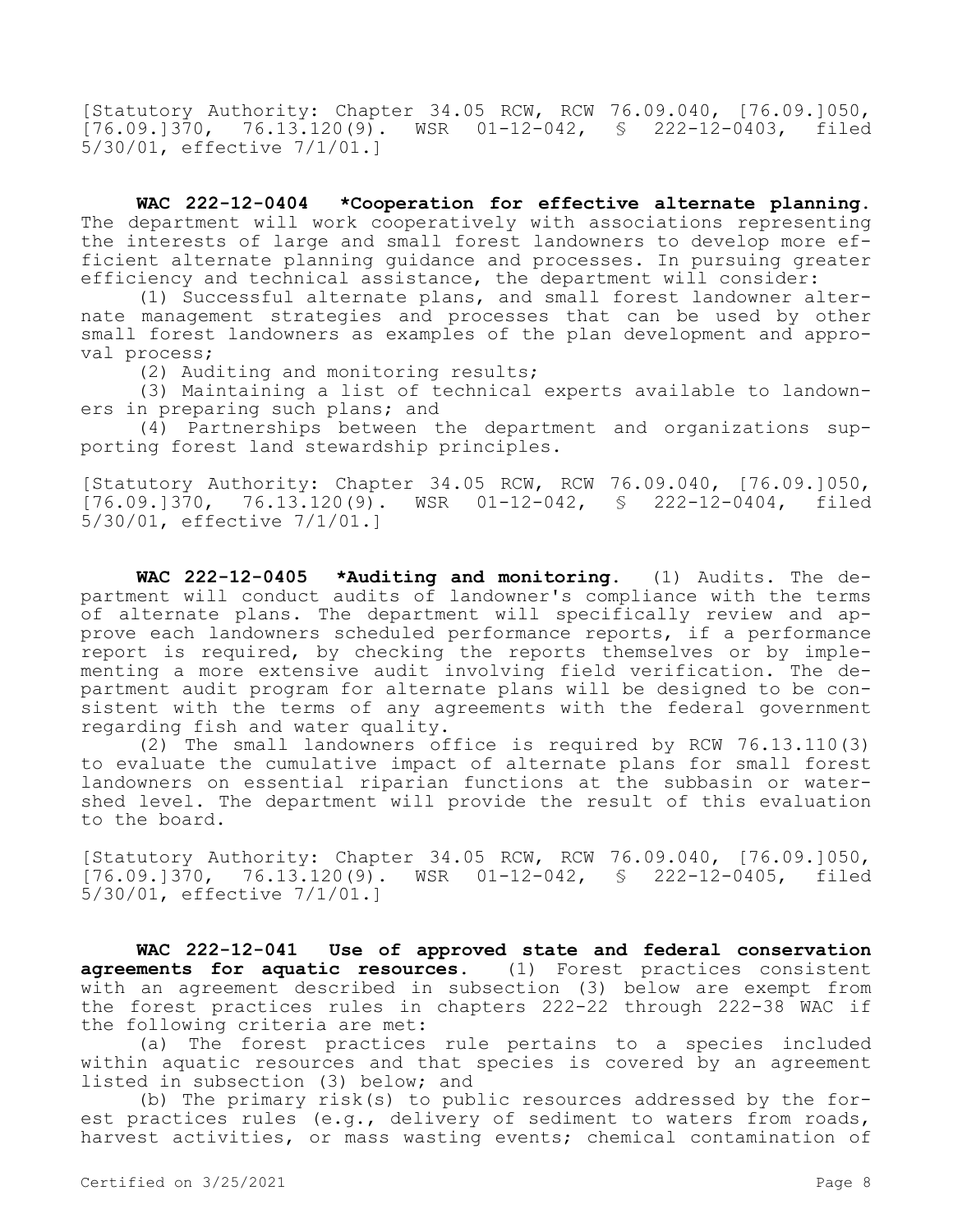waters; inadequate recruitment of large woody debris; delivery of thermal energy to waters) is addressed in the agreement. The agreement may address the risk using different prescriptions, approaches, or timing than the forest practices rule.

 $(2)$  (a) When the landowner submits an application or notification, the landowner must include a proposed list of specific rules replaced.

(b) The department will review and confirm whether the rules identified by the landowner meet the criteria identified in subsection (1) above.

(c) At the request of the department, the landowner will confer in good faith with the department and provide the department and other interested parties with information necessary to assist the department in implementing this section.

(3) This section applies to landowners who are operating consistent with one of the following agreements that covers a species included within aquatic resources provided that the agreement has received environmental review with an opportunity for public comment under the National Environmental Policy Act, 42 U.S.C. section 4321 et seq., the Endangered Species Act, 16 U.S.C. section 1531 et seq., or the State Environmental Policy Act, chapter 43.21C RCW;

(a) A habitat conservation plan and incidental take permit approved by the Secretary of the Interior or Commerce pursuant to 16 U.S.C. section 1539(a);

(b) An incidental take statement issued by the Secretary of the Interior or Commerce pursuant to 16 U.S.C. 1536(b);

(c) An "unlisted species agreement" approved by the U.S. Fish and Wildlife Service or National Marine Fisheries Service; or

(d) A candidate conservation agreement or other cooperative or conservation agreement entered into with a federal or state fish and wildlife agency pursuant to its statutory authority for fish and wildlife protection.

For any agreement with a formal application date after July 1, 2001, the landowner must have made a good faith effort to involve the department of fish and wildlife, the department of ecology, department of natural resources, and affected Indian tribes in the development of the related plan or management strategy.

[Statutory Authority: RCW 76.09.040. WSR 08-24-011, § 222-12-041, filed 11/21/08, effective 12/22/08. Statutory Authority: Chapter 34.05 RCW, RCW 76.09.040, [76.09.]050, [76.09.]370, 76.13.120(9). WSR 01-12-042, § 222-12-041, filed 5/30/01, effective 7/1/01.]

**WAC 222-12-044 Cooperative opportunities.** The forest practices board recognizes and encourages collaborative efforts to build solutions to pressing forest practices issues. The forest practices board may at any time use this method to assist in assessing and recommending solutions to issues. The benefits of this method lie in the ability of disparate groups to use consensus processes to bring recommendations to the forest practices board. The board will continue to utilize collaborative efforts, such as the Timber, Fish, and Wildlife (TFW) or similar forum. Participants would ideally consist of representation by timber interests, environmental interests, state agencies, local government, federal agencies, tribal governments and other interested parties so long as the collaborative effort utilizes a consensus approach to resolving or addressing issues.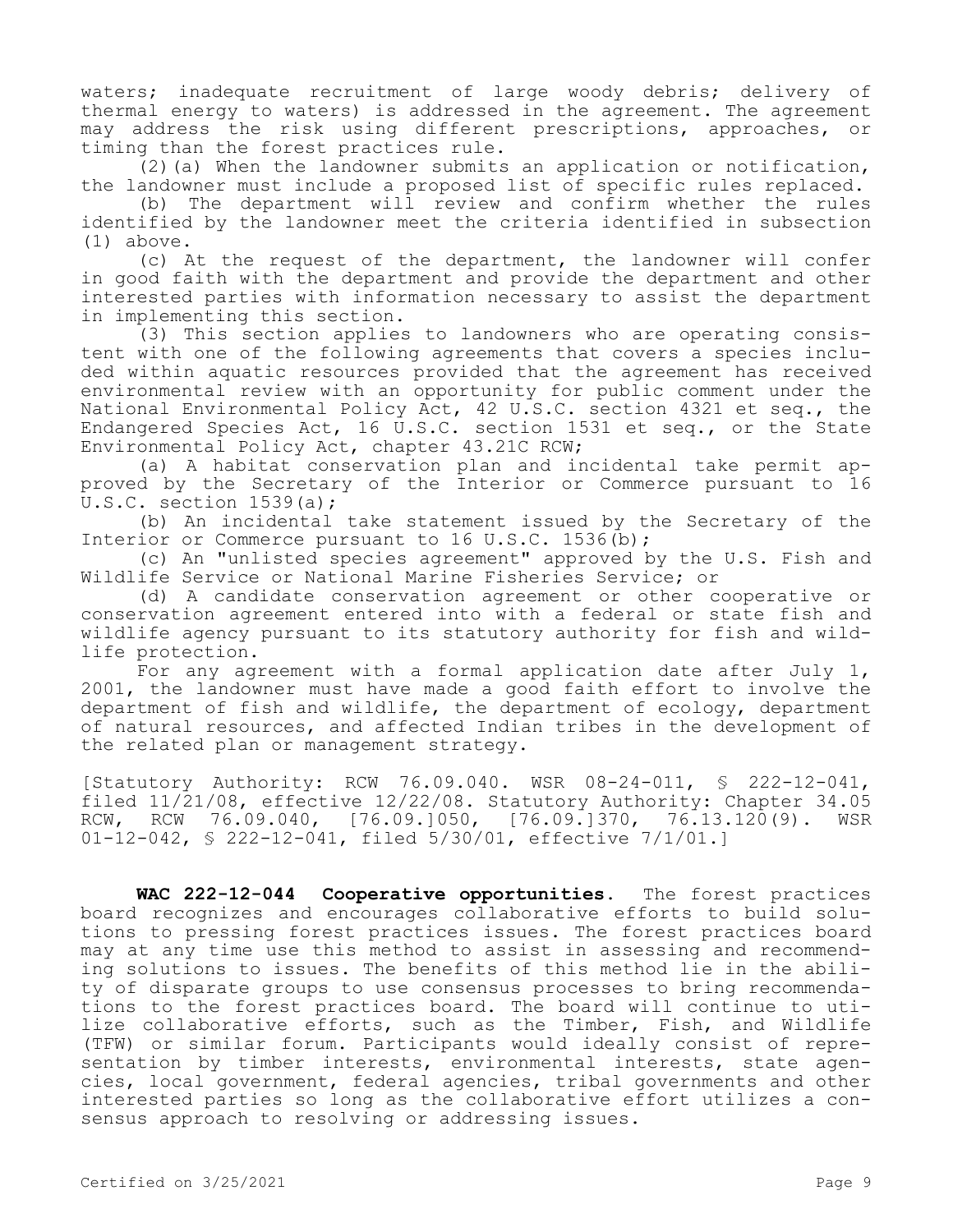[Statutory Authority: Chapter 34.05 RCW, RCW 76.09.040, [76.09.]050,  $[76.09.1370, 76.13.120(9)$ . WSR 01-12-042, § 222-12-044, filed 5/30/01, effective 7/1/01.]

**WAC 222-12-045 \*Adaptive management program.** In order to further the purposes of chapter 76.09 RCW, the board has adopted and will manage a formal science-based adaptive management program (program), as set forth in WAC 222-08-160(2). Refer to board manual section 22 for program guidance and further information.

(1) **Purpose:** The purpose of the program is to provide sciencebased recommendations and technical information to assist the board in determining if and when it is necessary or advisable to adjust rules and guidance for aquatic resources to achieve resource goals and objectives. The board may also use this program to adjust other rules and guidance. The goal of the program is to effect change when it is necessary or advisable to adjust rules and guidance to achieve the goals of the forests and fish report or other goals identified by the board. There are three desired outcomes: Certainty of change as needed to protect targeted resources; predictability and stability of the process of change so that landowners, regulators and interested members of the public can anticipate and prepare for change; and application of quality controls to study design and execution and to the interpreted results.

(2) **Program elements:** By this rule, the board establishes an active, ongoing program composed of the following initial elements, but not to exclude other program elements as needed:

(a) **Key questions and resource objectives:** Upon receiving recommendations from the Timber/Fish/Wildlife (TFW) policy committee, or similar collaborative forum, the board will establish key questions and resource objectives and prioritize them.

(i) Projects designed to address the key questions shall be established in the order and subject to the priorities identified by the board.

(ii) Resource objectives are intended to ensure that forest practices, either singularly or cumulatively, will not significantly impair the capacity of aquatic habitat to:

- (A) Support harvestable levels of salmonids;
- (B) Support the long-term viability of other covered species; or

(C) Meet or exceed water quality standards (protection of beneficial uses, narrative and numeric criteria, and antidegradation).

(iii) Resource objectives consist of functional objectives and performance targets. Functional objectives are broad statements regarding the major watershed functions potentially affected by forest practices. Performance targets are the measurable criteria defining specific, attainable target forest conditions and processes.

(iv) Resource objectives are intended for use in adaptive management, rather than in the regulatory process. Best management practices, as defined in the rules and manual, apply to all forest practices regardless of whether or not resource objectives are met at a given site.

(b) **Participants:** The board manages the program and empowers the following entities to participate in the program:

• The cooperative monitoring evaluation and research committee (CMER);

• The TFW policy committee (and/or similar collaborative forum);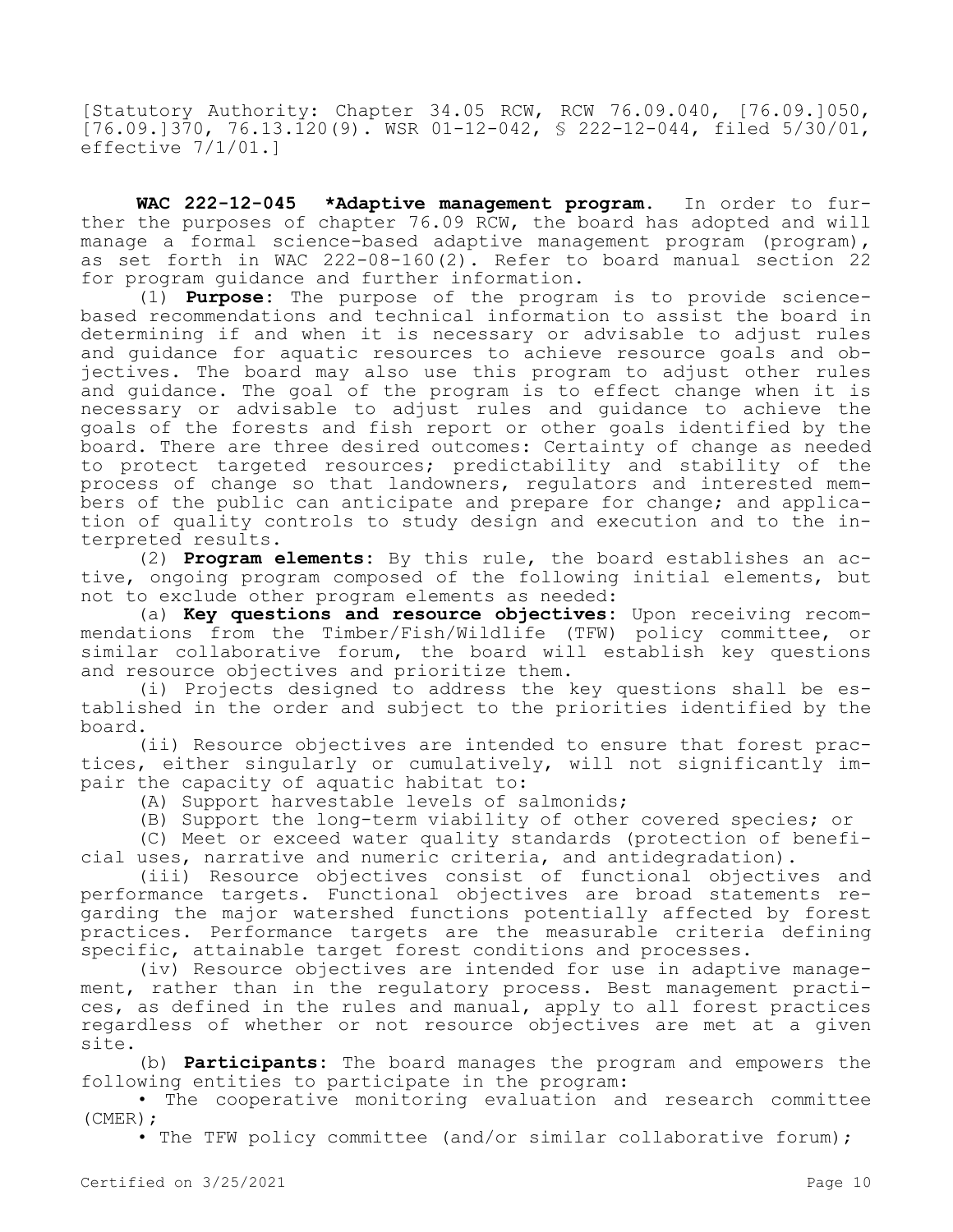• The adaptive management program administrator; and

• Other participants as directed to conduct the independent scientific peer review process. The program will strive to use a consensus-based approach to make decisions at all stages of the process. Specific consensus-decision stages will be established by CMER and approved by the board. Ground rules will follow those established by the TFW process as defined in the board manual.

(i) **CMER.** By this rule, the board establishes a cooperative monitoring evaluation and research (CMER) committee to impose accountability and formality of process, and to conduct research and validation and effectiveness monitoring to facilitate achieving the resource objectives. The purpose of CMER is to advance the science needed to support adaptive management. CMER also has ongoing responsibility to continue research and education in terrestrial resource issues. CMER will be made up of members that have expertise in a scientific discipline that will enable them to be most effective in addressing forestry, fish, wildlife, and landscape process issues. Members will represent timber landowners, environmental interests, state agencies, county governments, federal agencies and tribal governments from a scientific standpoint, not a policy view. CMER members will be approved by the board. This will not preclude others from participating in and contributing to the CMER process or its subcommittees. CMER shall also develop and manage as appropriate:

(A) Scientific advisory groups and subgroups;

(B) Research and monitoring programs;

(C) A set of protocols and standards to define and guide execution of the process including, but not limited to, research and monitoring data, watershed analysis reports, interdisciplinary team evaluations and reports, literature reviews, and quality control/quality assurance processes;

(D) A baseline data set used to monitor change;

(E) A process for policy approval of research, monitoring, and assessment projects and use of external information, including the questions to be answered and the timelines; and

(F) A biennial research, monitoring, and assessment work plan to be presented to the TFW policy committee at their regular April meeting beginning in 2015 and at least every two years thereafter.

(ii) **TFW policy committee (policy committee).** The policy committee is established to consider the findings of CMER research and monitoring and to make recommendations to the board related to forest practices rules, board manual sections, and/or other guidance. Policy committee membership consists of caucus principals or their representatives from the following nine caucuses:

- Industrial private timber landowners;
- Nonindustrial private timber landowners;
- Environmental community;
- Western Washington tribal governments;
- Eastern Washington tribal governments;
- County governments;
- Department of natural resources;
- State departments of fish and wildlife and ecology; and

• Federal agencies (including National Marine Fisheries Service, U.S. Fish and Wildlife Service, and U.S. Environmental Protection Agency.

Policy committee members or their representatives are the primary participants for discussion and decisions at policy committee meetings. Technical or scientific staff may attend policy committee meet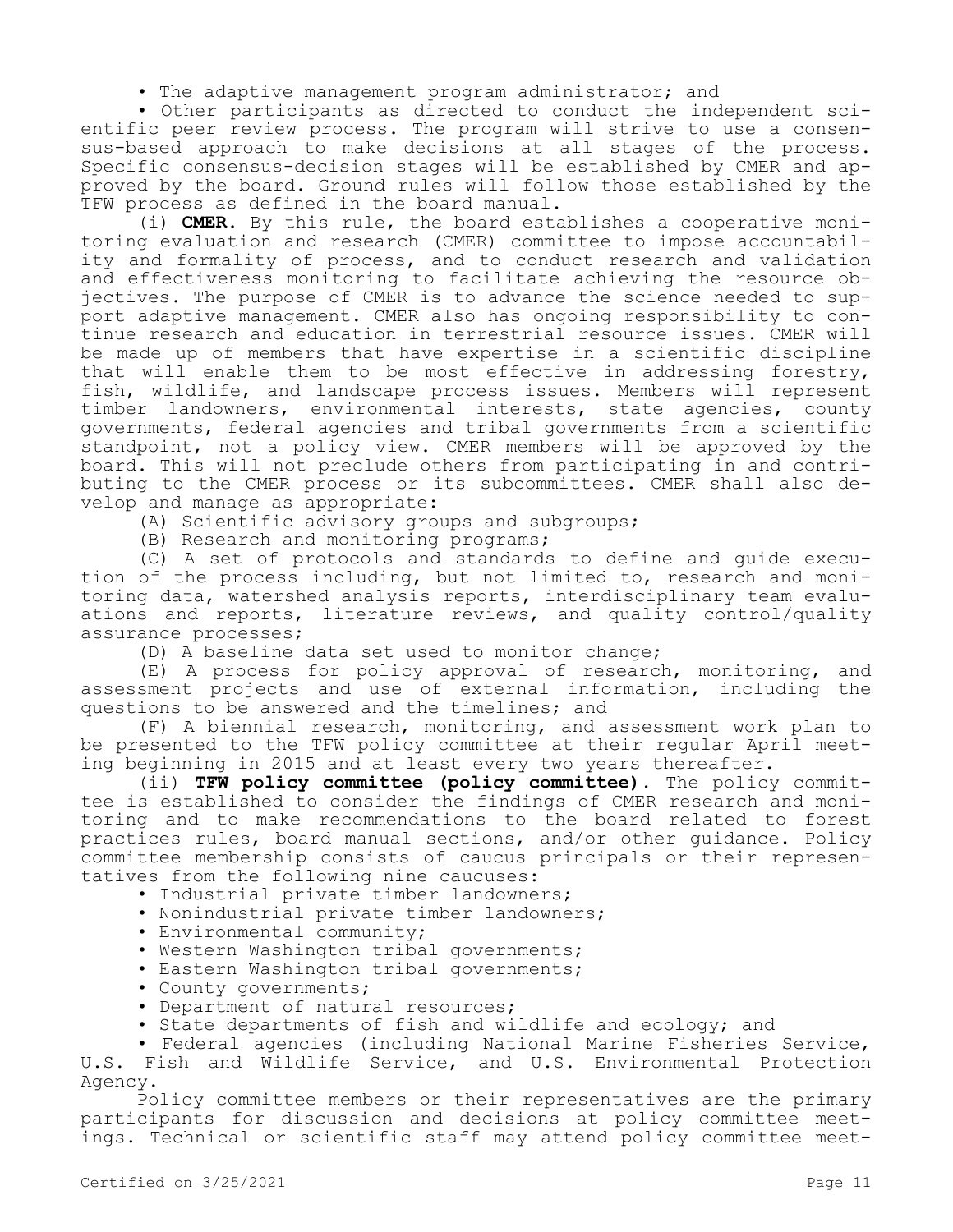ings for consultation and staff member or visitors may attend policy committee meetings, but refrain from decision making. The policy committee will base consensus on one vote from each of the nine caucuses. The policy committee will act as a consensus-based body.

Beginning in April 2014, the policy committee shall, among other responsibilities, and in cooperation with CMER, prepare for presentation to the board at their regular May meeting:

(A) A CMER master project schedule prioritizing all CMER research and monitoring projects through 2031;

(B) Assurances that the CMER work plan projects are scheduled according to the CMER master project schedule;

(C) A review and update of the CMER master project schedule at least every four years; and

(D) Assurances that all of the projects on the master project schedule, as amended by the board, will be completed by 2040.

(iii) **Adaptive management program administrator (program administrator).** The department will employ a full-time independent program administrator to oversee the program and support CMER. The program administrator will have credentials as a program manager, scientist, and researcher. The program administrator will:

(A) Make reports to the board and have other responsibilities as defined in the board manual.

(B) Work with the policy committee and CMER to develop the CMER master project schedule and present it to the board at their regular May 2014 meeting;

(C) Report to the board every two years, beginning at their regular May 2015 meeting on:

(I) Progress made to implement the CMER master project schedule and recommended revisions;

(II) The status of ongoing projects including adherence to scheduled timelines; and

(III) Policy committee's responses to all final CMER reports.

(iv) **Forest practices board (board).** The board, among other responsibilities, shall:

(A) Require the program to complete work according to the CMER master project schedule as amended by the board;

(B) Determine whether the program is in substantial compliance with the CMER master project schedule every two years, beginning at the regular August 2014 meeting; and

(C) Notify the National Marine Fisheries Service and the U.S. Fish and Wildlife Service by letter within thirty days after the regular August meeting if the board determines the program is not in substantial compliance with the CMER master project schedule.

(c) **Independent scientific peer review process.** By this rule, the board establishes an independent scientific peer review process to determine if the scientific studies that address program issues are scientifically sound and technically reliable; and provide advice on the scientific basis or reliability of CMER's reports. Products that must be reviewed include final reports of CMER funded studies, certain CMER recommendations, and pertinent studies not published in a CMER-approved, peer-reviewed journal. Other products that may require review include, but are not limited to, external information, work plans, requests for proposal, subsequent study proposals, the final study plan, and progress reports.

(d) **Process:** The following stages will be used to effect change for managing adaptive management proposals and approved projects. If consensus cannot be reached by participants at any stage, the issue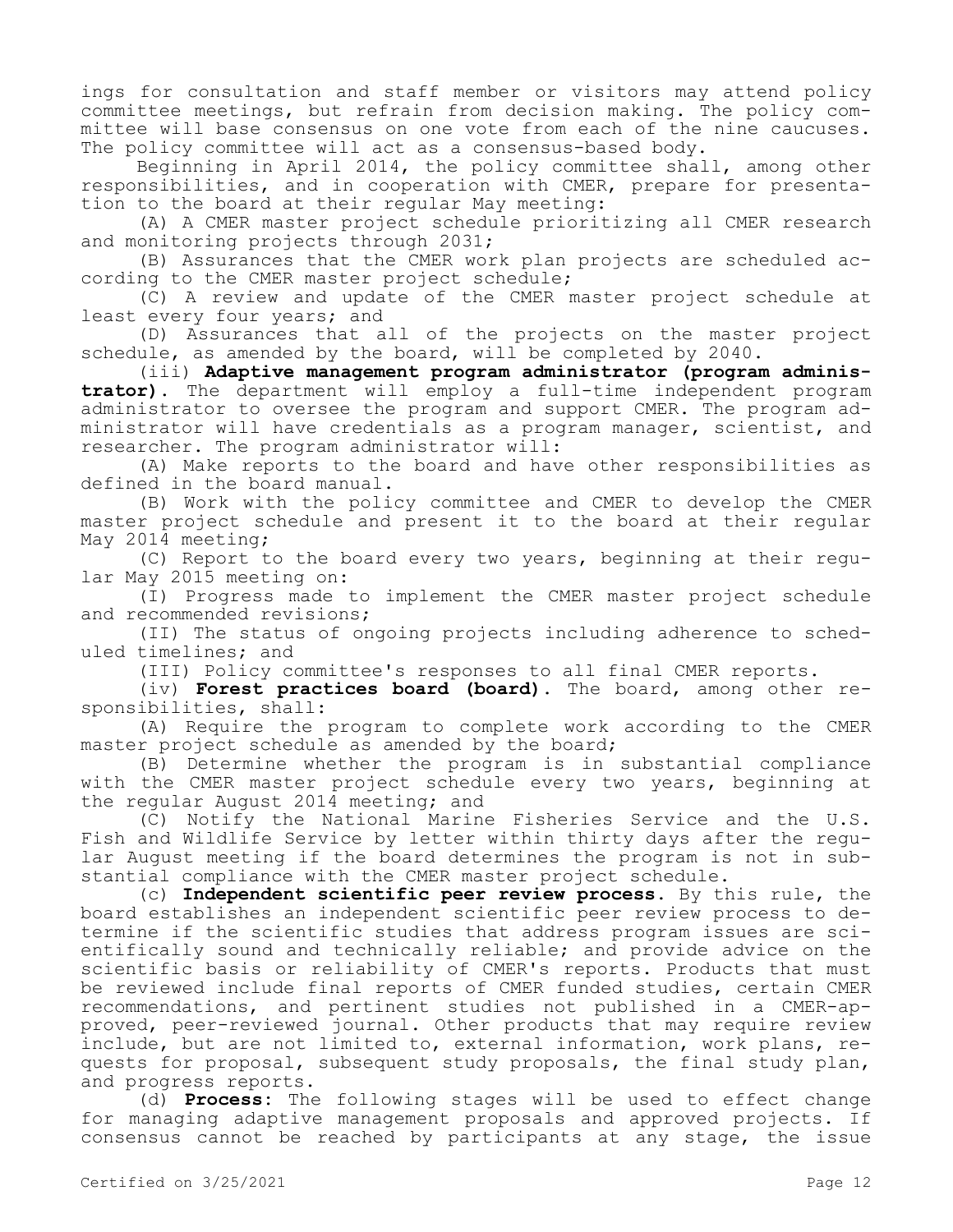will be addressed within the dispute resolution process as defined in (h) of this subsection.

(i) **Proposal initiation:** Adaptive management proposals can be initiated at this stage by any of the participants listed in (b) of this subsection to the program administrator, or initiation may be proposed by the general public at board meetings. Proposals must provide the minimum information as outlined in the board manual and demonstrate how results of the proposal will address key questions and resource objectives or other program rule and/or guidance issues. The board may initiate proposals or research questions in the course of fulfilling their duties according to statute.

(ii) **Proposal approval and prioritization:** The program administrator will manage the proposal approval and prioritization process at this stage and consult with CMER on the program workplan. CMER proposals will be forwarded by the program administrator to policy and then to the board. The board will make the final determination regarding proposal approvals and prioritization. The board will act on proposal approval and prioritization in a timely manner.

(iii) **CMER implementation of proposal:** Board approved proposals are systematically implemented through CMER at this stage by the program administrator.

(iv) **Independent scientific peer review:** An independent scientific peer review process will be used at identified points within this stage of implementation depending upon the study and will be used on specified final studies or at the direction of the board.

(v) **CMER committee technical recommendations:** Upon completion, final CMER reports and information will be forwarded at this stage by the program administrator to policy in the form of a report that includes technical recommendations and a discussion of rule and/or guidance implications.

(vi) **Policy committee petitions and recommendations to the board:**  Upon receipt of a CMER report or a board requested action, the policy committee will prepare a report for the board outlining recommended actions including additional research, rule petitions, and/or guidance recommendations. When completed, the recommendations including rule petitions and the original CMER report and/or other information as applicable will be forwarded by the program administrator to the board for review and action. Policy committee recommendations for rule amendments to the board will be accompanied by formal petitions for rule making (as described in WAC 222-08-100 and RCW 34.05.330). The policy committee will use the CMER results to make specific recommendations to the board on:

(A) The regulatory scheme of forest practices management (Title 222 WAC rules and board manual);

(B) Voluntary, incentive-based, and training programs affecting forestry;

(C) The resource objectives; and

(D) CMER itself, adaptive management procedures, or other mechanisms implementing the recommendations contained in the most current forests and fish report.

(vii) **Board action to accept petitions for rule making and/or recommendations from the policy committee:** Upon receiving recommendations from the policy committee for rule petitions and/or recommendations for guidance, the board will take appropriate and timely action. There will be a public review of all petitions as applicable. The board will make the final determination.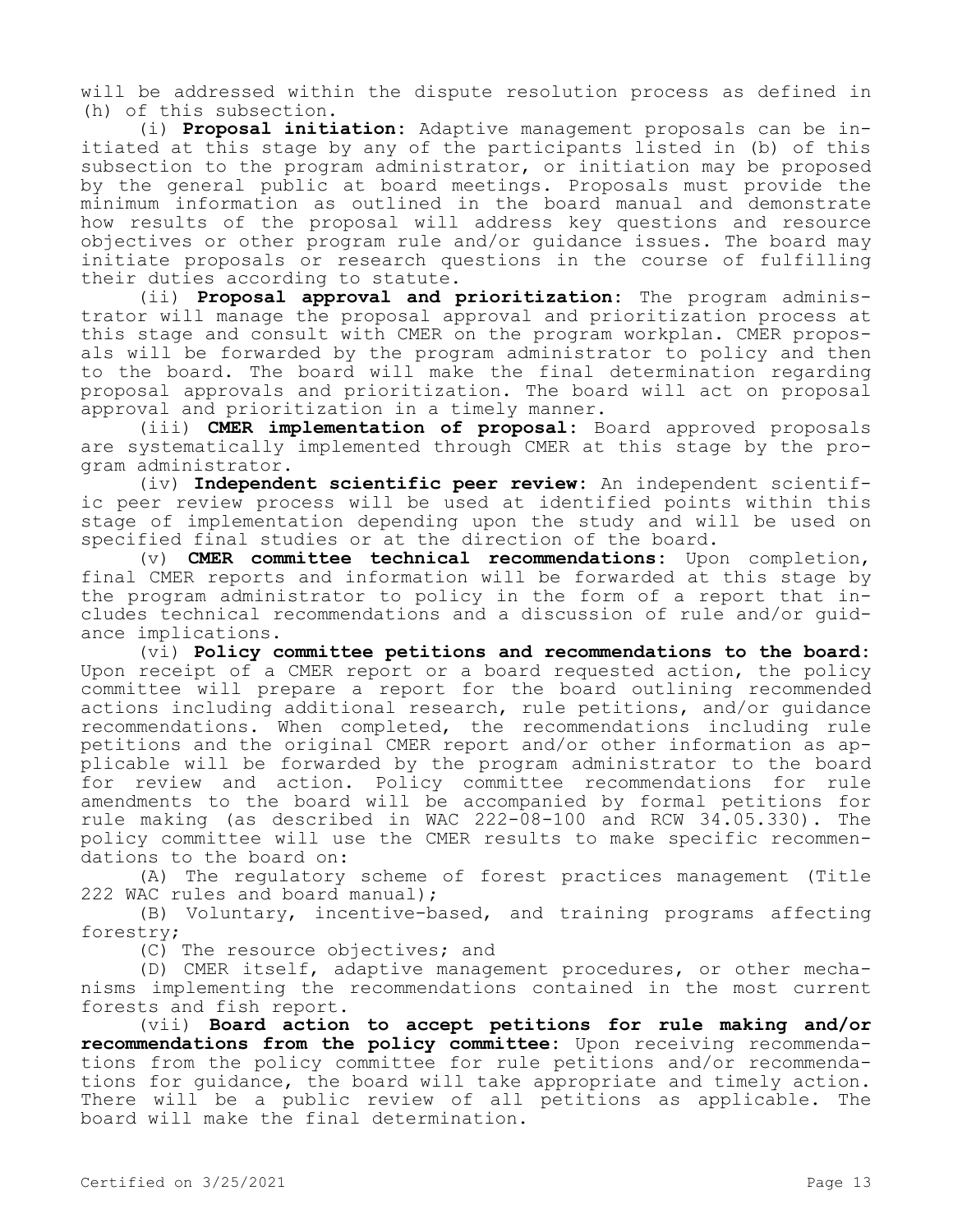(e) **Biennial fiscal and performance audits.** The board shall require biennial fiscal and performance audits of the program by the department or other appropriate and accepting independent state agency.

(f) **CMER five-year peer review process.** Every five years the board will establish a peer review process to review all work of CMER and other available, relevant data, including recommendations from the CMER staff. There will be a specified, but limited, period for public review and comment.

(g) **Funding.** Funding is essential to implement the adaptive management program, which is dependent on quality and relevant data. The department shall request biennial budgets to support the program priority projects and basic infrastructure needs including funding to staff the adaptive management program administrator position. A stable, long-term funding source is needed for these activities.

(h) **Formal dispute resolution process for CMER and policy committee.** If consensus cannot be reached through the adaptive management program process, participants will have their issues addressed by this dispute resolution process. Potential failures include, but are not limited to:

• The inability of policy to agree on research priorities, program direction, or recommendations to the board for uses of monitoring and/or research after receiving a report from CMER;

• The inability of CMER to produce a report and recommendation on schedule; and

• The failure of participants to act on policy recommendations on a specified schedule.

Key attributes of the dispute resolution process are:

(i) Specific substantive and benchmark (schedule) triggers will be established by the board for each monitoring and research project for invoking dispute resolution;

(ii) The dispute resolution process is available to and can be initiated by both CMER and the policy committee to resolve disputes that result in the course of their respective processes. Formal dispute resolution involves two stages and may be applied at any level of the adaptive management process. Any participating policy committee caucus, board approved CMER member, or the board, may invoke stage two, if agreement is not reached in stage one, within the specified time (or if agreements are not substantially implemented) as follows:

(A) Stage one dispute resolution will be an attempt by CMER or the policy committee, as applicable, to reach consensus. CMER and the policy committee have up to two months to reach consensus under stage one; unless otherwise agreed upon by CMER or the policy committee if substantive progress is being made. Any party may move the process to stage two after an issue has been in dispute resolution before CMER or the policy committee for two months. The time periods commence from the date the dispute resolution process is invoked.

(B) Stage two dispute resolution in CMER or the policy committee will be either mediation or arbitration. Within one month, one or the other will be picked, with the default being mediation unless otherwise agreed. Stage two will be completed within three months (including the one month to select the process) unless otherwise agreed based on substantive progress.

(C) If stage two dispute resolution within CMER does not result in consensus, the program administrator will forward the dispute to the policy committee for a decision, which could include initiation of the dispute resolution process within the policy committee.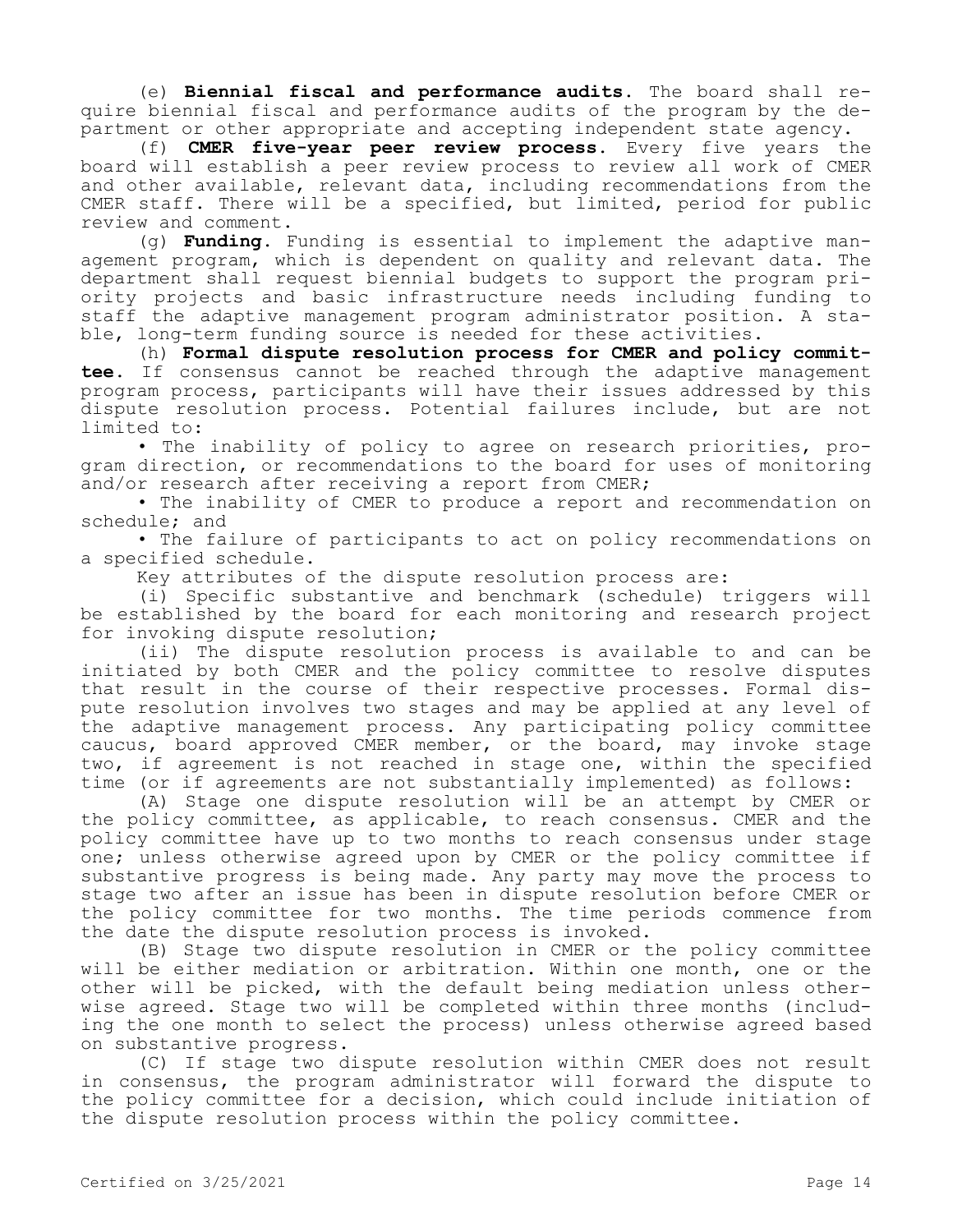(D) If stage two dispute resolution within the policy committee does not result in consensus, the program administrator will report the majority and minority recommendations to the board. The board will make the final determination regarding dispute resolution.

[Statutory Authority: RCW 76.090.040 [76.09.040], 76.09.370, and WAC 222-08-032. WSR 13-20-006, § 222-12-045, filed 9/19/13, effective 10/20/13. Statutory Authority: RCW 76.09.040. WSR 05-12-119, § 222-12-045, filed 5/31/05, effective 7/1/05. Statutory Authority: Chapter 34.05 RCW, RCW 76.09.040, [76.09.]050, [76.09.]370, 76.13.120(9). WSR 01-12-042, § 222-12-045, filed 5/30/01, effective 7/1/01. Statutory Authority: RCW 76.09.040. WSR 87-23-036 (Order 535), § 222-12-045, filed 11/16/87, effective 1/1/88.]

**WAC 222-12-046 Cumulative effects.** The purpose of this section is to identify how the forest practices rules address changes to the environment caused by the interaction of natural ecosystem processes with the effects of two or more forest practices. This interaction is referred to as "cumulative effects." The following approaches have been taken:

(1) Title 222 WAC establishes minimum standards for all forest practices, regardless of the class of forest practices application.

(2) Forest practices which have a potential for a substantial impact on the environment are classified as Class IV-Special or Class IV-General by WAC 222-16-050 and receive an evaluation as to whether or not a detailed statement must be prepared pursuant to chapter 43.21C RCW.

(3) Certain rules are designed to focus on specific aspects of cumulative effects of forest practices. For example:

(a) WAC 222-08-160 requires continuing review of the forest practices rules and voluntary processes and adopts the concept of adaptive management. WAC 222-12-045 also adopts adaptive management.

(b) WAC 222-12-040 allows alternate plans that provide protection to public resources at least equal in overall effectiveness to the protection provided in the Forest Practices Act and rules.

(c) WAC 222-24-051 allows the department to require road maintenance and abandonment plans.

(d) WAC 222-30-025 addresses harvest unit size and separation requirements.

(e) Chapter 222-22 WAC addresses cumulative effects of forest practices on, at a minimum, the public resources of fish, water, and capital improvements of the state or its political subdivisions.

(f) Chapter 222-46 WAC establishes the enforcement policy for forest practices.

(4) The board shall continue consultation with the departments of ecology, fish and wildlife, natural resources, and archaeology and historic preservation, forest landowners, and affected tribes to further protect cultural resources and wildlife resource issues.

[Statutory Authority: RCW 76.09.040. WSR 05-12-119, § 222-12-046, filed 5/31/05, effective 7/1/05. Statutory Authority: Chapter 34.05 RCW, RCW 76.09.040, [76.09.]050, [76.09.]370, 76.13.120(9). WSR 01-12-042, § 222-12-046, filed 5/30/01, effective 7/1/01. Statutory Authority: RCW 76.09.040 and chapter 34.05 RCW. WSR 97-24-091, § 222-12-046, filed 12/3/97, effective 1/3/98. Statutory Authority: RCW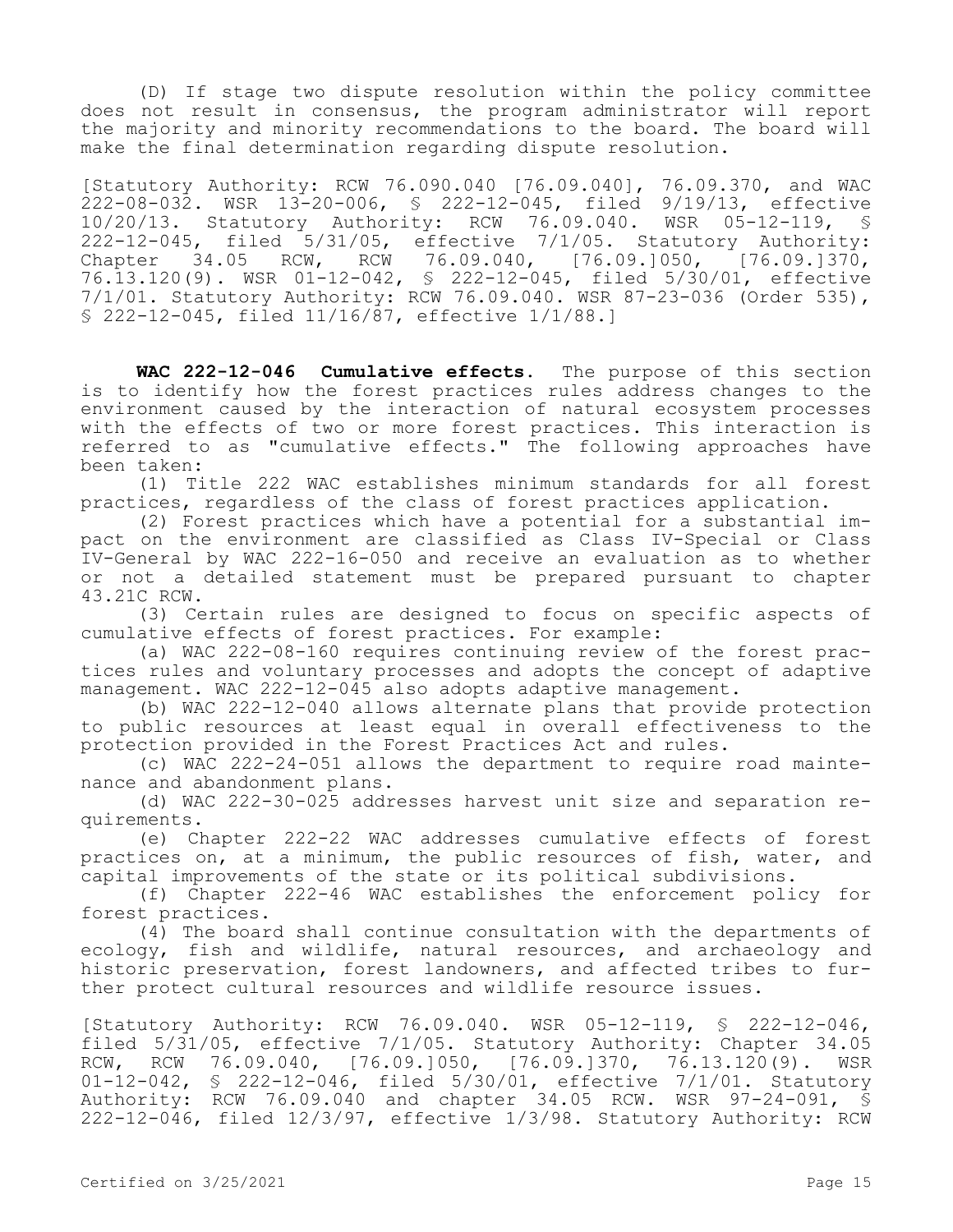76.09.040, 76.09.050 and chapter 34.05 RCW. WSR 92-15-011, § 222-12-046, filed 7/2/92, effective 8/2/92.]

**WAC 222-12-050 Notices to comply—Stop work orders.** \*(1) **Violations.** When a forest practice has been completed, the department may issue a notice to comply requiring the operator or landowner to correct or compensate for damage to public resources where there was:

(a) A violation of the act, or these rules; or

(b) A deviation from the approved application; or

(c) A willful or negligent disregard for potential damage to a public resource.

(2) **Other required action.** When a forest practice has not yet been completed, the department may issue either a notice to comply to the operator and/or landowner, or a stop work order to the operator, requiring him/her to prevent potential or continuing damage to a public resource where:

(a) The need for additional actions or restrictions has become evident; and

(b) The department determines that a specific course of action is needed to prevent potential or continuing damage to public resources; and

(c) The damage would result or is resulting from the forest practices activities, whether or not the activities involve any violation, unauthorized deviation or negligence.

(3) **No notice to comply** shall be issued to require a person to prevent, correct, or compensate for any damage to public resources which occurs more than one year after the date of completion of the forest practices operations involved exclusive of reforestation, unless such forest practices were not conducted in accordance with forest practices rules: Provided, That this provision shall not relieve the forest landowner from any obligation to comply with forest practices rules pertaining to providing continuing road maintenance.

(4) **No notice to comply** to recover money damages shall be issued more than two years after the date the damage involved occurs.

\*(5) **In emergency action,** where the department requires the operator or landowner to do immediate work that could affect the bed or flow of the stream, the department shall first seek consultation from the department of fish and wildlife.

[Statutory Authority: RCW 76.09.040(3). WSR 13-21-032, § 222-12-050, filed 10/8/13, effective 12/30/13. Statutory Authority: Chapter 34.05 RCW, RCW 76.09.040, [76.09.]050, [76.09.]370, 76.13.120(9). WSR 01-12-042, § 222-12-050, filed 5/30/01, effective 7/1/01. Statutory Authority: RCW 76.09.040 and chapter 34.05 RCW. WSR 97-24-091, § 222-12-050, filed 12/3/97, effective 1/3/98; WSR 93-12-001, § 222-12-050, filed 5/19/93, effective 6/19/93; Order 263, § 222-12-050, filed 6/16/76.]

**WAC 222-12-060 Supplemental directives.** Supplemental directives are advisory directives and are issued to forest landowners, timber owners and operators conducting forest practices, recommending an alternate preferred course of action or a minor change in the operation, which the department believes would provide greater assurance that the purposes and policies set forth in RCW 76.09.010 will be met.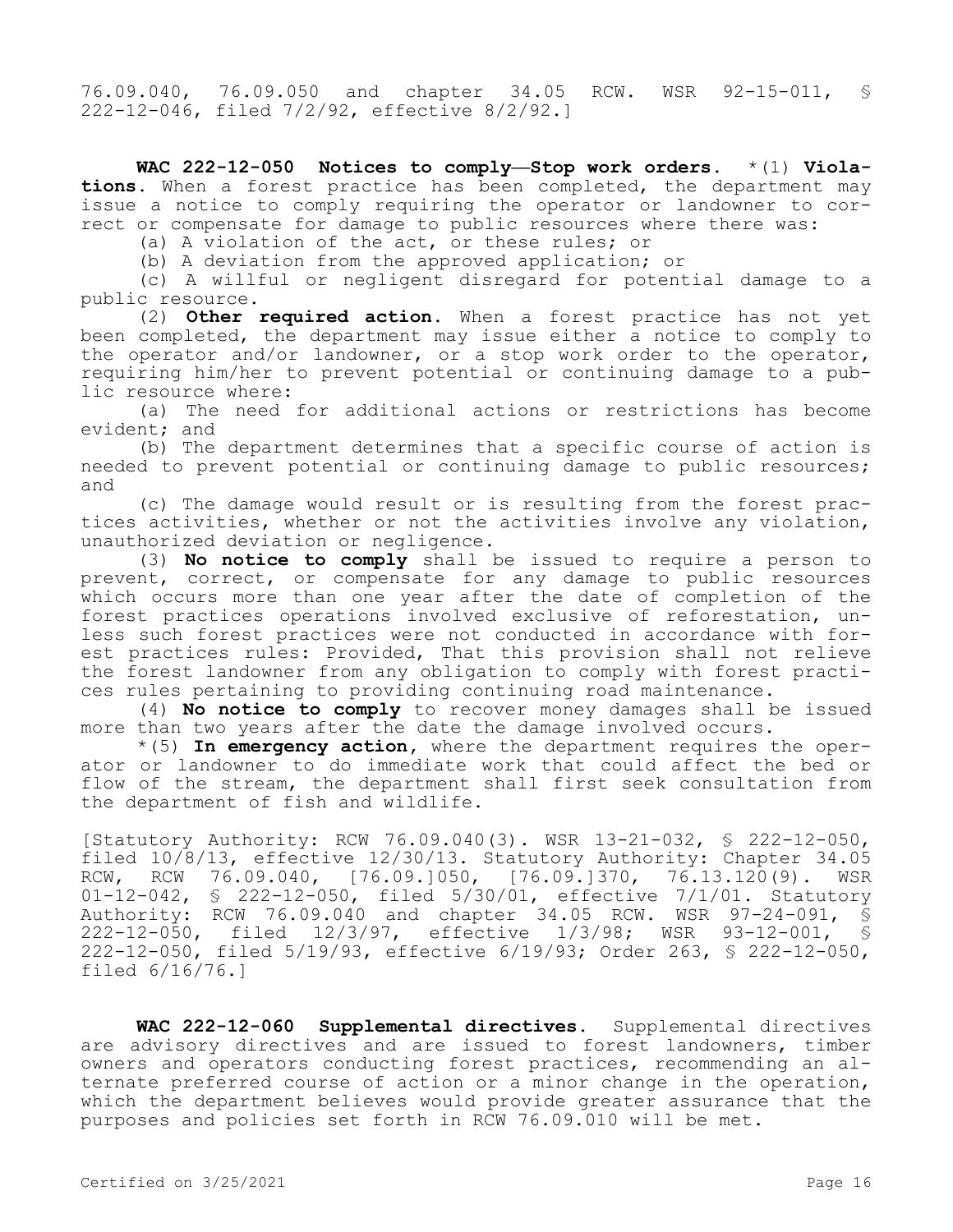[Order 263, § 222-12-060, filed 6/16/76.]

**WAC 222-12-070 Enforcement policy.** Procedures for enforcement of these rules by the department are provided in chapter 222-46 WAC. Where the department of ecology determines that a person has failed to comply with the forest practices rules relating to water quality protection, and that the department of natural resources has not issued a stop work order or notice to comply, the department of ecology shall inform the department thereof in writing. If the department of natural resources fails to take authorized enforcement action within 24 hours, under RCW 76.09.080, 76.09.090, 76.09.120 or 76.09.130, the department of ecology may petition the appeals board, which shall, within 48 hours, either deny the petition or direct the department of natural resources to immediately issue a stop work order or a notice to comply or impose a penalty. No civil or criminal penalties shall be imposed for past actions or omissions if such actions or omissions were conducted pursuant to an approval or directive of the department of natural resources.

[Statutory Authority: RCW 76.09.040. WSR 10-23-077, § 222-12-070, filed 11/15/10, effective 12/16/10. Statutory Authority: Chapter 34.05 RCW, RCW 76.09.040, [76.09.]050, [76.09.]370, 76.13.120(9). WSR 01-12-042, § 222-12-070, filed 5/30/01, effective 7/1/01; Order 263, § 222-12-070, filed 6/16/76.]

**WAC 222-12-080 Administrative and judicial appeals.** (1) Certain decisions of the department may be appealed to the appeals board under chapter 76.09 RCW except that notices to comply may not be appealed to the appeals board unless first appealed to the department under RCW 76.09.090. Proceedings at the appeals board are governed by the Administrative Procedure Act, chapter 34.05 RCW, and chapter 371-08 WAC.

(2) A petition for judicial review of a decision of the appeals boards may be filed in accordance with the Administrative Procedure Act, chapter 34.05 RCW.

[Statutory Authority: RCW 76.09.040. WSR 10-23-077, § 222-12-080, filed 11/15/10, effective 12/16/10; WSR 05-12-119, § 222-12-080, filed 5/31/05, effective 7/1/05; Order 263, § 222-12-080, filed 6/16/76.]

**WAC 222-12-090 \*Forest practices board manual.** When approved by the board the manual serves as an advisory technical supplement to these forest practices rules. The department, in cooperation with the departments of fish and wildlife, agriculture, ecology, and such other agencies, affected Indian tribes, or interested parties as may have appropriate expertise, is directed to prepare, and submit to the board for approval, revisions to the forest practices board manual. The manual shall include:

(1) **Method for determination of adequate shade requirements on streams** needed for use with WAC 222-30-040.

(2) Standards for identifying channel migration zones and bankfull channel features.

(3) **Guidelines** for forest roads.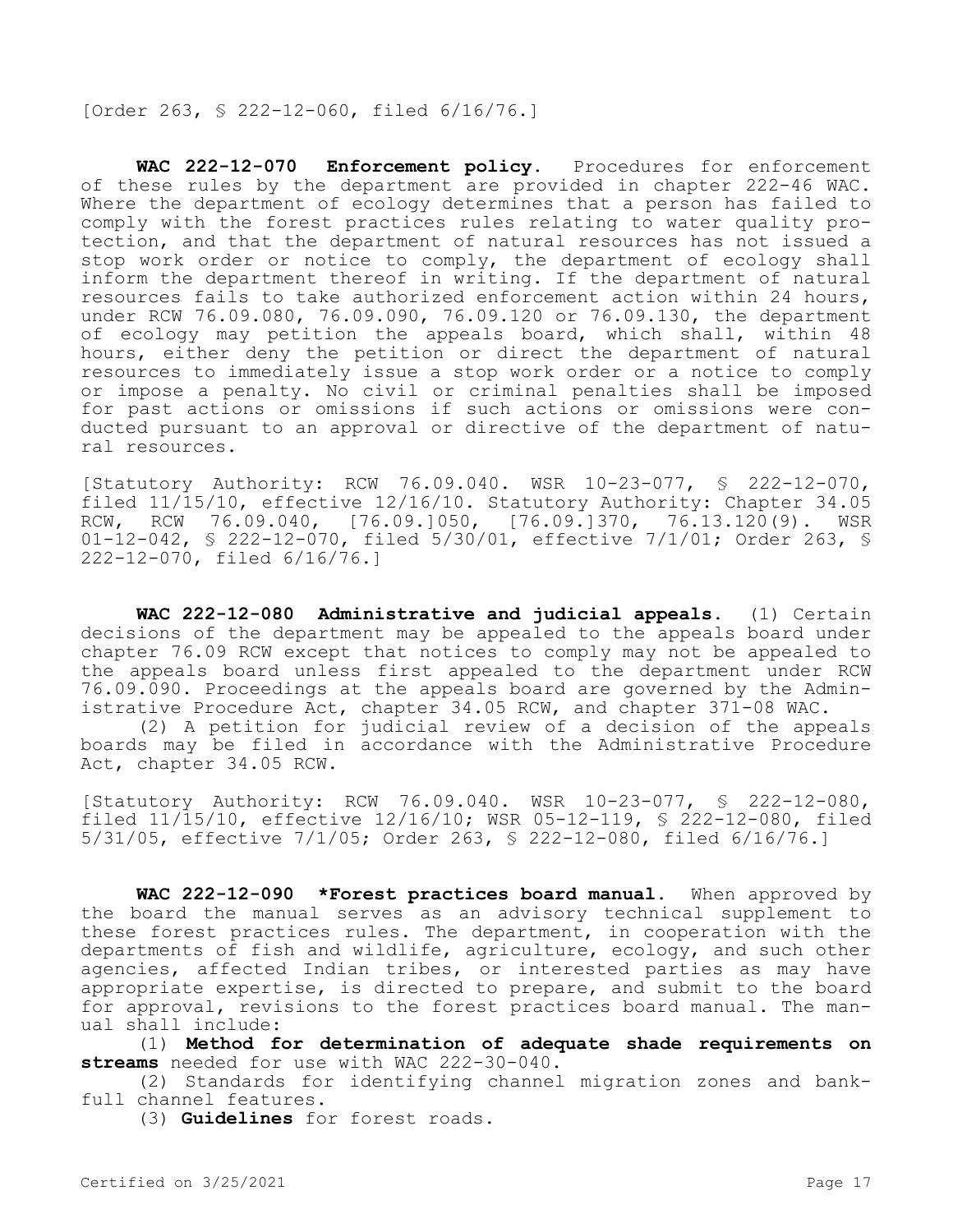(4) **Guidelines** for clearing slash and debris from Type Np and Ns Waters.

- (5) **Guidelines** for forest practices hydraulic projects.
- (6) **Guidelines** for determining acceptable stocking levels.
- (7) **Guidelines** for riparian management zones.
- (8) **Guidelines** for wetland delineation.
- (9) **Guidelines** for wetland replacement or substitution.
- (10) A list of nonnative wetland plant species.

(11) The standard methodology for conducting watershed analysis shall specify the quantitative methods, indices of resource conditions, and definitions, for conducting watershed analysis under chapter 222-22 WAC. The methodology shall also include a cultural resource module that shall specify the quantitative and qualitative methods, indices of resource conditions, and guidelines for developing voluntary management strategies for cultural resources. Except for cultural resources, the department, in consultation with Timber/Fish/Wildlife's Cooperative Monitoring, Evaluation and Research Committee (CMER), may make minor modifications to the version of the standard methodology approved by the board. Substantial amendments to the standard methodology requires approval by the board.

(12) **Guidelines** for forest chemicals.

(a) A list of special concerns related to aerial application of pesticides developed under WAC 222-16-070(3).

(b) Guidelines for aerial applications of pesticides and other forest chemicals under chapter 222-38 WAC.

(13) **Guidelines** for determining fish use for the purpose of typing waters under WAC 222-16-031.

(14) **Survey protocol for marbled murrelets.** The Pacific Seabird Group survey protocol dated January 6, 2003, and formally titled *Methods for Surveying Marbled Murrelets in Forests: A Revised Protocol for Land Management and Research*, shall be used when surveying for marbled murrelets in a stand. Surveys are valid if they were conducted in compliance with the board-recognized Pacific Seabird Group survey protocols in effect at the beginning of the season in which the surveys were conducted.

(15) The department shall, in consultation with the department of fish and wildlife, develop **platform protocols** for use by applicants in estimating the number of platforms, and by the department in reviewing and classifying forest practices under WAC 222-16-050. These protocols shall include:

(a) A sampling method to determine platforms per acre in the field;

(b) A method to predict the number of platforms per acre based on information measurable from typical forest inventories. The method shall be derived from regression models or other accepted statistical methodology, and incorporate the best available data; and

(c) Other methods determined to be reliable by the department, in consultation with the department of fish and wildlife.

(16) **Guidelines** for evaluating potentially unstable slopes and landforms.

(17) **Guidelines** for the small forest landowner forestry riparian easement program.

- (18) **Guidelines** for rivers and habitat open space program.
- (19) **Guidelines** for hardwood conversion.

(20) **Guidelines** for financial assurances.

(21) **Guidelines** for alternate plans.

(22) **Guidelines** for adaptive management program.